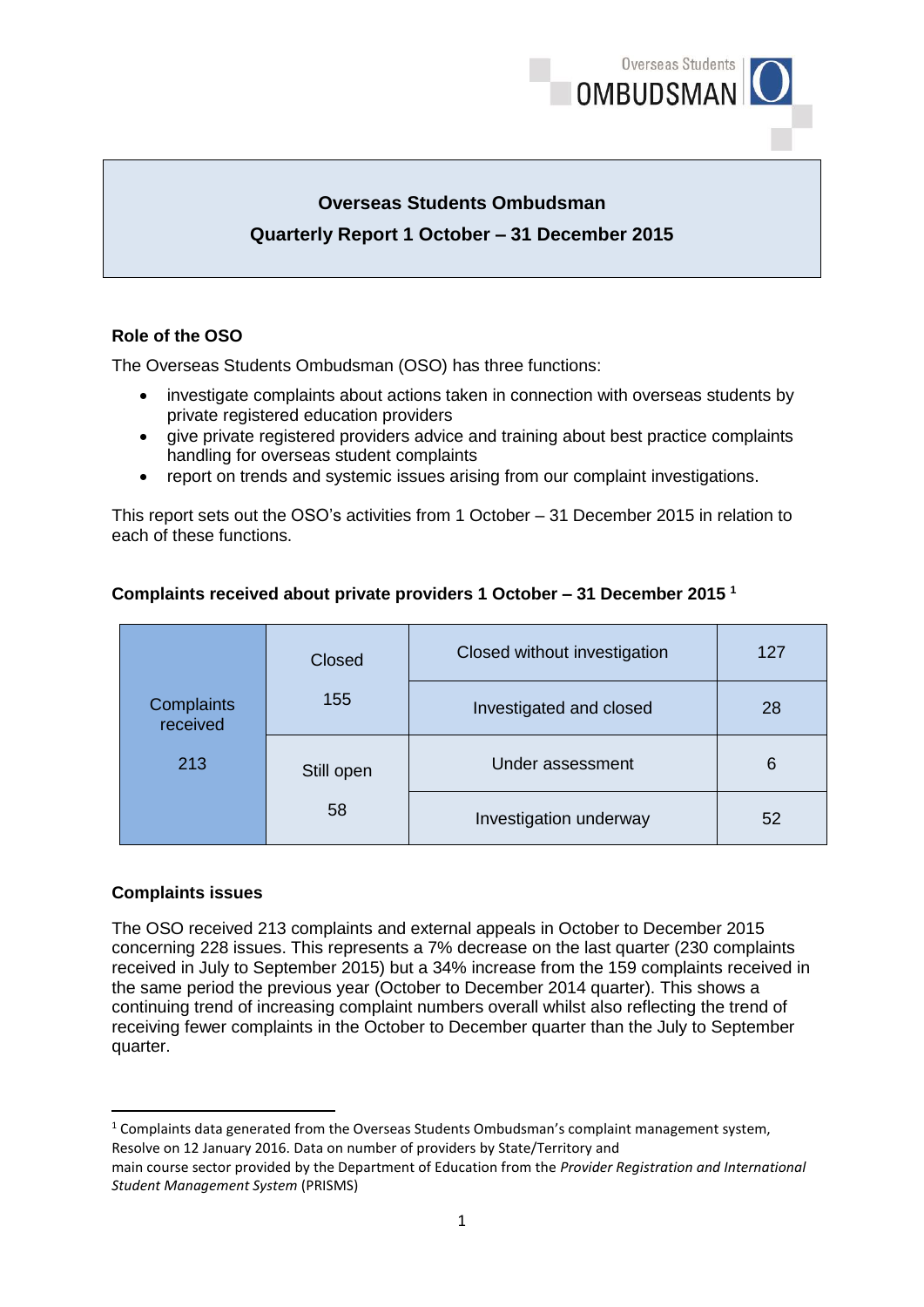

The top four complaint issues were: <sup>2</sup>

- Standard 3 provider refunds, fee disputes, written agreements (59)
- Standard 11 attendance monitoring  $-$  (37)
- Standard 7 transfer between registered providers (26)
- Standard 10 monitoring course progress (16)

Standard 3 complaints about provider refund refusals and fee disputes remain our number one complaint issue. We updated our written agreements issues paper and provider checklist in January 2016, to reflect the December 2015 changes to the *Education Services for Overseas Students Act 2000*, which changed certain requirements relating to written agreements and the collection of upfront fees from students.

We have previously published a [course progress](http://www.oso.gov.au/docs/Course_Progress_May_2015.pdf) (Standard 10) and attendance (Standard 11) [issues paper](http://www.oso.gov.au/docs/Course_Progress_May_2015.pdf) to assist education providers to avoid common mistakes we see from external appeals on these issues.

We are awaiting the release of the revised National Code by the Department of Education and Training (DET) to see whether or not there will be any changes to the rules for Standard 7 provider transfers.

#### **Complaint outcomes – closed complaints<sup>3</sup>**

**.** 

The OSO finalised 191 complaints during the October to December 2015 quarter with 58 investigated and closed and 133 closed without investigation. An investigation involves contacting the education provider to request information to help us consider the complaint. We do not investigate every complaint that we receive. Where we are able to form a view from the papers the student provides, without contacting the education provider, it is not considered to be an 'investigation'. We are often able to form a view based on the papers which gives the student a faster decision and saves education providers time by not having to provide documents to us. We may also close a complaint without investigating because a student has not yet been through the education provider's internal complaints and appeals process. We usually refer students back to their provider's internal complaints and appeals process before we consider investigating.

In the October to December quarter 133 complaints were closed without contacting the provider and 58 complaints prompted contact with the provider. From these 58 complaints 62 issues were investigated. In relation to 18 of the issues raised the outcome supported the complainant. For 37 issues the outcome favoured the provider. For 7 of the issues the outcome supported neither.

<sup>2</sup> Including Standards 1 – 14 from the *National Code of Practice for Registration Authorities and Providers of Education and Training to Overseas Students 2007*

<sup>&</sup>lt;sup>3</sup> Please note this analysis refers to all complaints closed in the October to December 2015 quarter, including complaints received prior to the commencement of the quarter.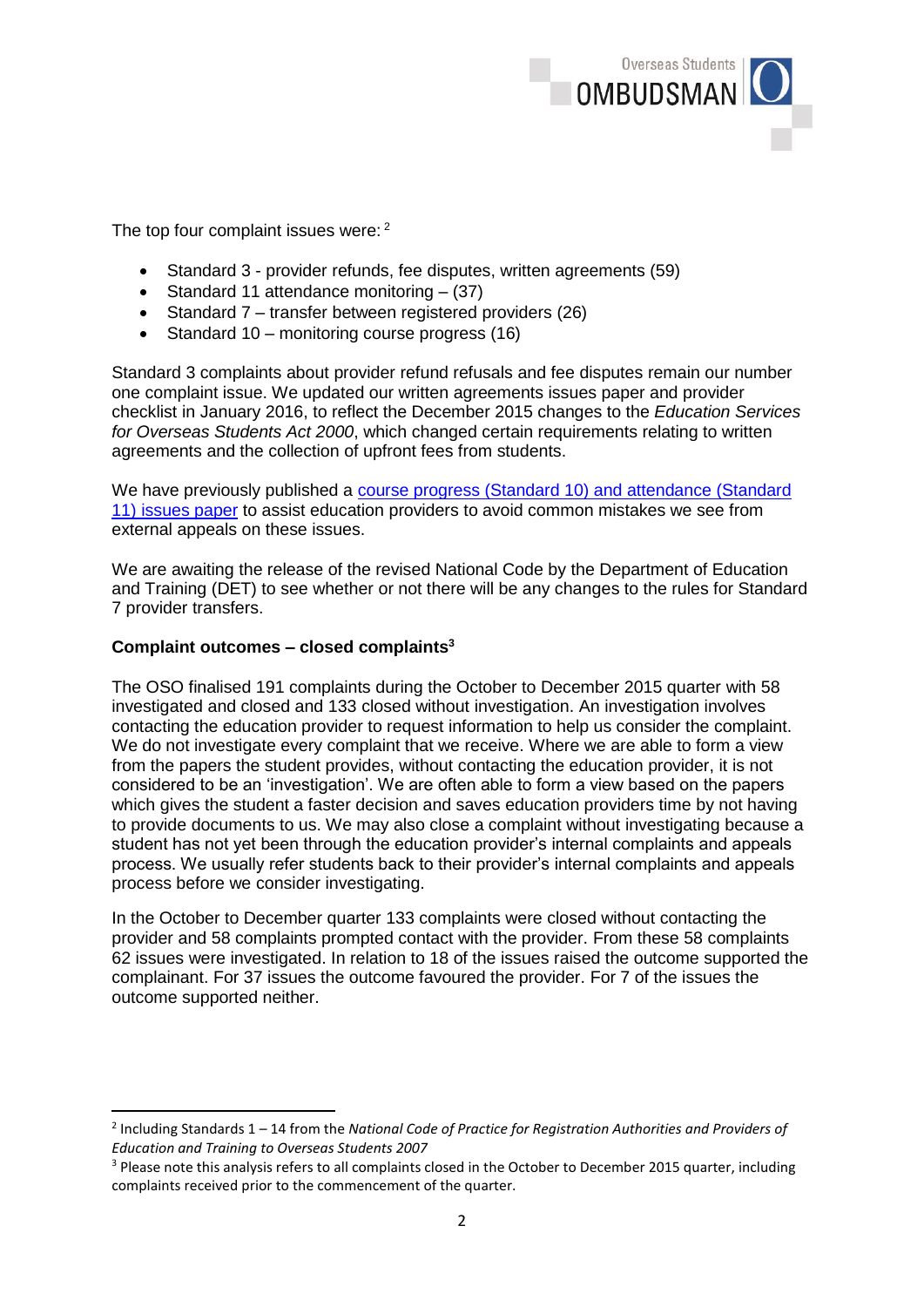

#### **Complaints issues by education sector**

Most complaint investigations that we did undertake and complete during the quarter related to Higher Education and Vocational Education and Training (VET) courses. For both Higher Education and VET complaints, course progress and attendance were the most common complaint issues. The number of investigations for ELICOS, Non-award and Schools were small with standard 11 attendance monitoring being the top issue for ELICOS and nonaward and standard 10, course progress monitoring, being the most common issue for schools.

[continued next page]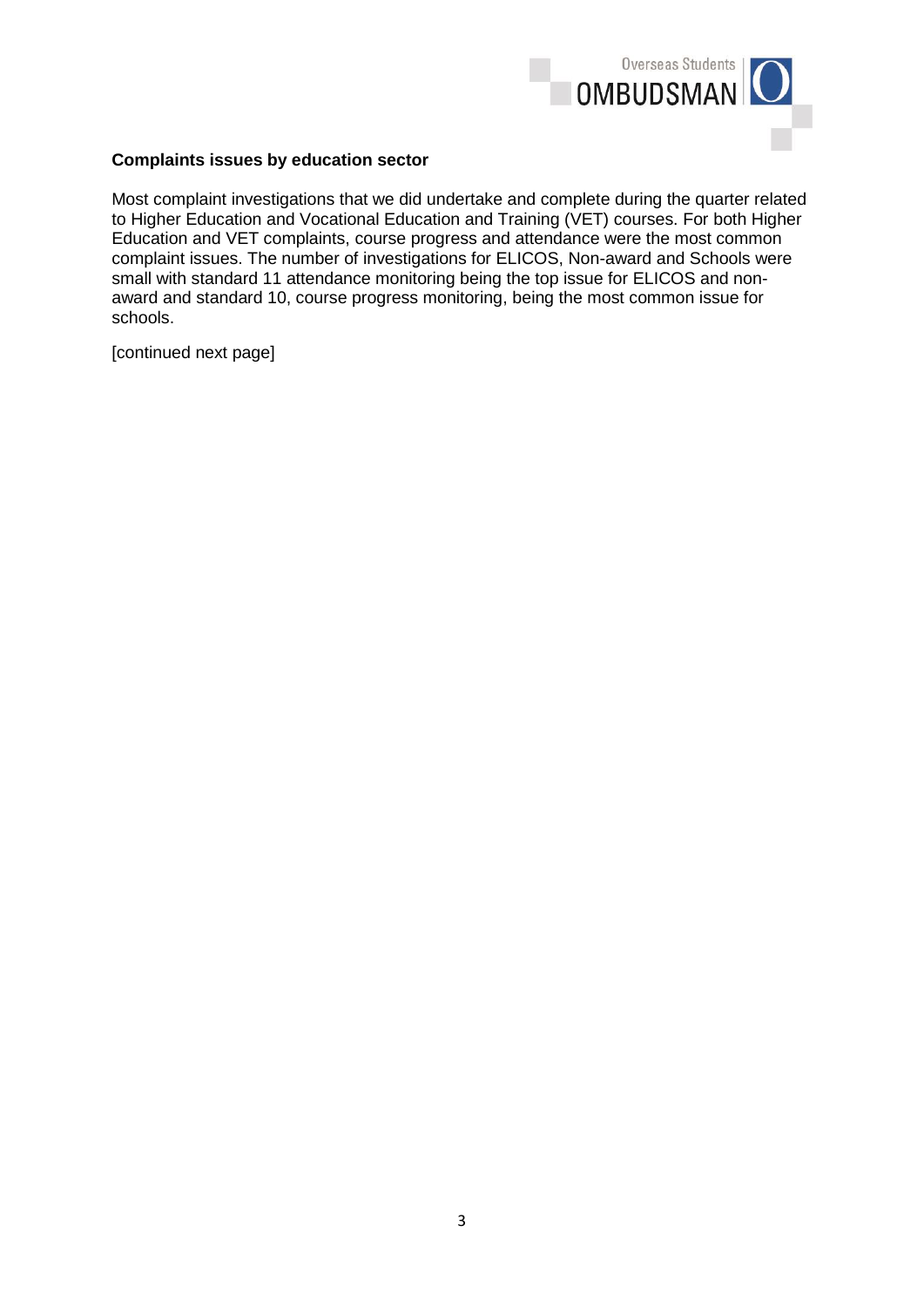

### **Complaint issues received 1 October– 31 December 2015 compared to previous quarters**

| <b>Issue type</b>                                                 | Oct - Dec 2015<br>quarter | July - Sept<br>2015 quarter | <b>Oct-Dec 2014</b><br>Quarter |
|-------------------------------------------------------------------|---------------------------|-----------------------------|--------------------------------|
| Standard 3 - provider<br>refund/fee dispute                       | 59 <sup>4</sup>           | 68                          | 46                             |
| Standard 11 - monitoring<br>attendance                            | 37                        | 23                          | 11                             |
| Standard 7 - transfer<br>between providers                        | 26                        | 39                          | 40                             |
| Standard 10 - monitoring<br>course progress                       | 16                        | 21                          | 13                             |
| Grades/assessment                                                 | 15                        | 12                          | 4                              |
| Standard 13 - deferring,<br>suspending or cancelling<br>enrolment | 14                        | 19                          | 10                             |
| Standard 8 - provider<br>complaints and appeals<br>process        | 14                        | 15                          | 5                              |
| Standard 14 - staff<br>capability, resources,<br>premises         | 14                        | 9                           | 3                              |
| Out of jurisdiction to<br>investigate (OOJ) <sup>5</sup>          | 5                         | 12                          | $\overline{4}$                 |
| Academic transcript                                               | 5                         | $\overline{4}$              | $\overline{2}$                 |
| Standard 4 - education<br>agents                                  | 5                         | $\overline{2}$              | 5                              |
| <b>Graduation completion</b><br>certificate                       | 3                         | $\overline{7}$              | 5                              |
| <b>Standards for VET</b><br>accredited courses <sup>6</sup>       | 3                         | 3                           | 3                              |
| Standard 1 - marketing<br>information and practices               | $\overline{2}$            | 8                           | $\Delta$                       |
| Standard 12 - course credit                                       | $\overline{2}$            | 3                           | $\overline{4}$                 |
| Provider default                                                  | $\overline{2}$            | 9                           | $\overline{4}$                 |
| Standard 5 - younger<br>students                                  | $\overline{2}$            | $\overline{0}$              | 1                              |

<sup>4</sup> Of the 59 written agreement complaints investigated 15 were fee disputes, 38 were refund disputes (1 no/non-compliant written agreement, 11 were 47E visa refusal and 26 were 47D written agreement cases\*); 6 were 'other).

 $\overline{a}$ 

<sup>&</sup>lt;sup>5</sup> Out of jurisdiction means the provider was in jurisdiction but the student was out of jurisdiction because they were not on or did not previously hold a student visa or the issue complained about was out of jurisdiction e.g. discrimination, employment or privacy issues.

<sup>6</sup> Vocational Education and Training sector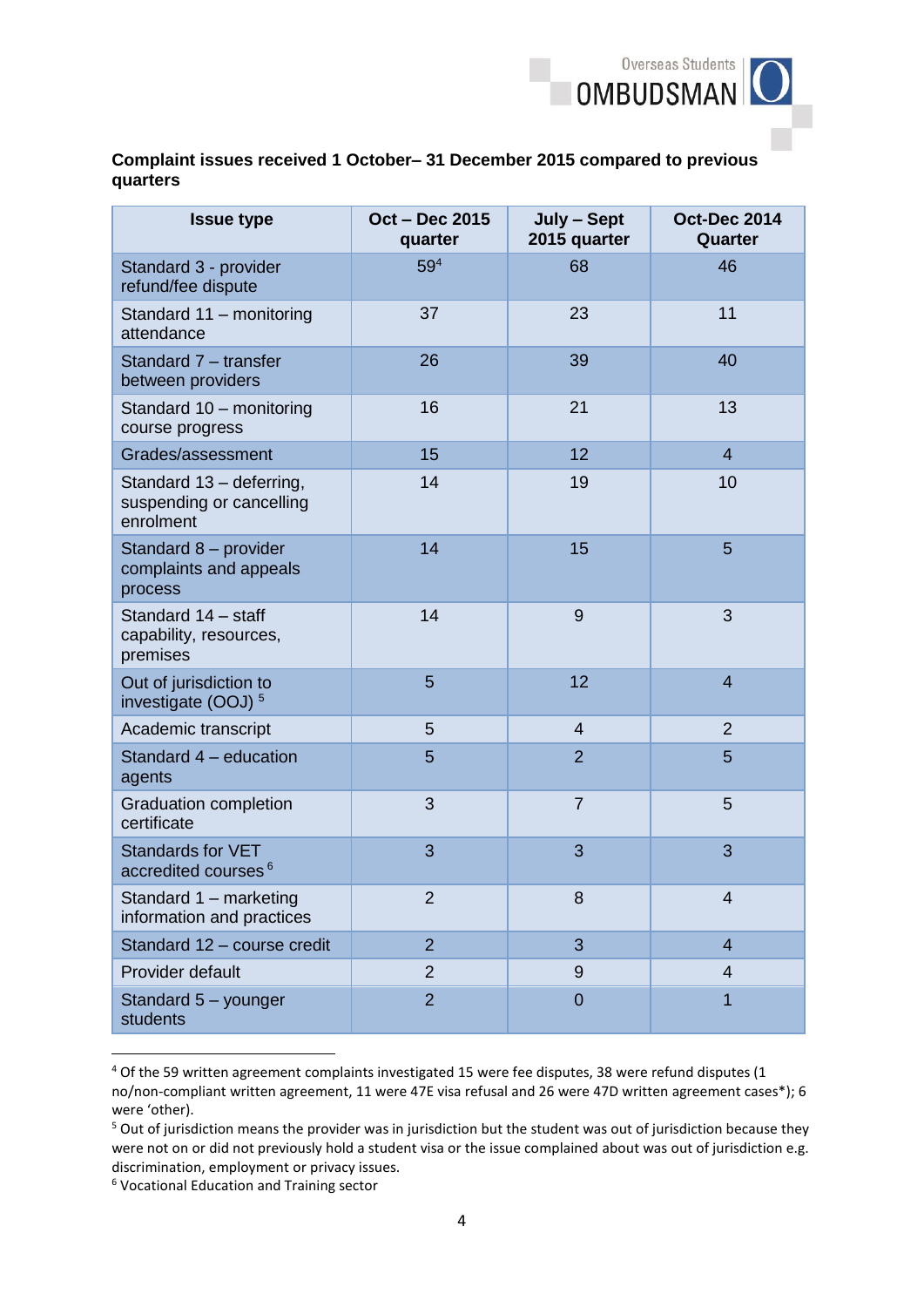| OMBUDSMAN <sup>O</sup> |  |
|------------------------|--|
|                        |  |

| Standard 2 - student<br>engagement before<br>enrolment |          | 3        | 4              |
|--------------------------------------------------------|----------|----------|----------------|
| <b>Bullying or harassment</b>                          |          | 6        | $\overline{2}$ |
| Standard 6 - student support<br>services               |          | 0        | O              |
| Standard 9 - completion<br>within expected duration    |          | 0        | 0              |
| Work placement/experience                              | $\Omega$ | 3        | $\mathfrak{p}$ |
| <b>Overseas Student Health</b><br>Cover                | O        |          | 0              |
| <b>Discipline</b>                                      | $\Omega$ | $\Omega$ | $\Omega$       |
| Employment                                             | 0        | 0        | O              |
| Higher education standards<br>framework                | 0        | 0        |                |
| TOTAL                                                  | 228      | 267      | 173            |

# **Complaints received, investigated and closed by education sector**

|  | 1 October-31 December 2015 |  |  |  |  |
|--|----------------------------|--|--|--|--|
|--|----------------------------|--|--|--|--|

| <b>Sector</b>       | <b>Investigations</b><br>completed<br>per sector<br>Oct - Dec<br>2015 | <b>Investigations</b><br>completed<br>per sector<br>July - Sept<br>2015 | <b>Investigations</b><br>completed<br>per sector<br>Oct-Dec<br>2015 | Number of providers in<br><b>OSO</b> jurisdiction by<br><b>PRISMS 'main course</b><br>sector' <sup>7</sup> |
|---------------------|-----------------------------------------------------------------------|-------------------------------------------------------------------------|---------------------------------------------------------------------|------------------------------------------------------------------------------------------------------------|
| ELICOS <sup>8</sup> | 5                                                                     | 3                                                                       | $\overline{2}$                                                      | 94                                                                                                         |
| Higher<br>Education | 11                                                                    | 11                                                                      | $\overline{7}$                                                      | 71                                                                                                         |
| Non-<br>Award/other | 1                                                                     | $\overline{2}$                                                          | 3                                                                   | 8                                                                                                          |
| <b>Schools</b>      | $\overline{1}$                                                        | $\mathbf{1}$                                                            | 1                                                                   | 383                                                                                                        |
| <b>VET</b>          | 3                                                                     | 9                                                                       | 10                                                                  | 404                                                                                                        |
| <b>TOTAL</b>        | 21                                                                    | 26                                                                      | 23                                                                  | 960                                                                                                        |

**.** 

<sup>7</sup> Excludes South Australian (SA) providers as, while they are in jurisdiction, we transfer complaint about SA providers to the SA Training Advocate, as recommended by the 2010 Baird Review.

<sup>8</sup> English Language Intensive Courses for Overseas Students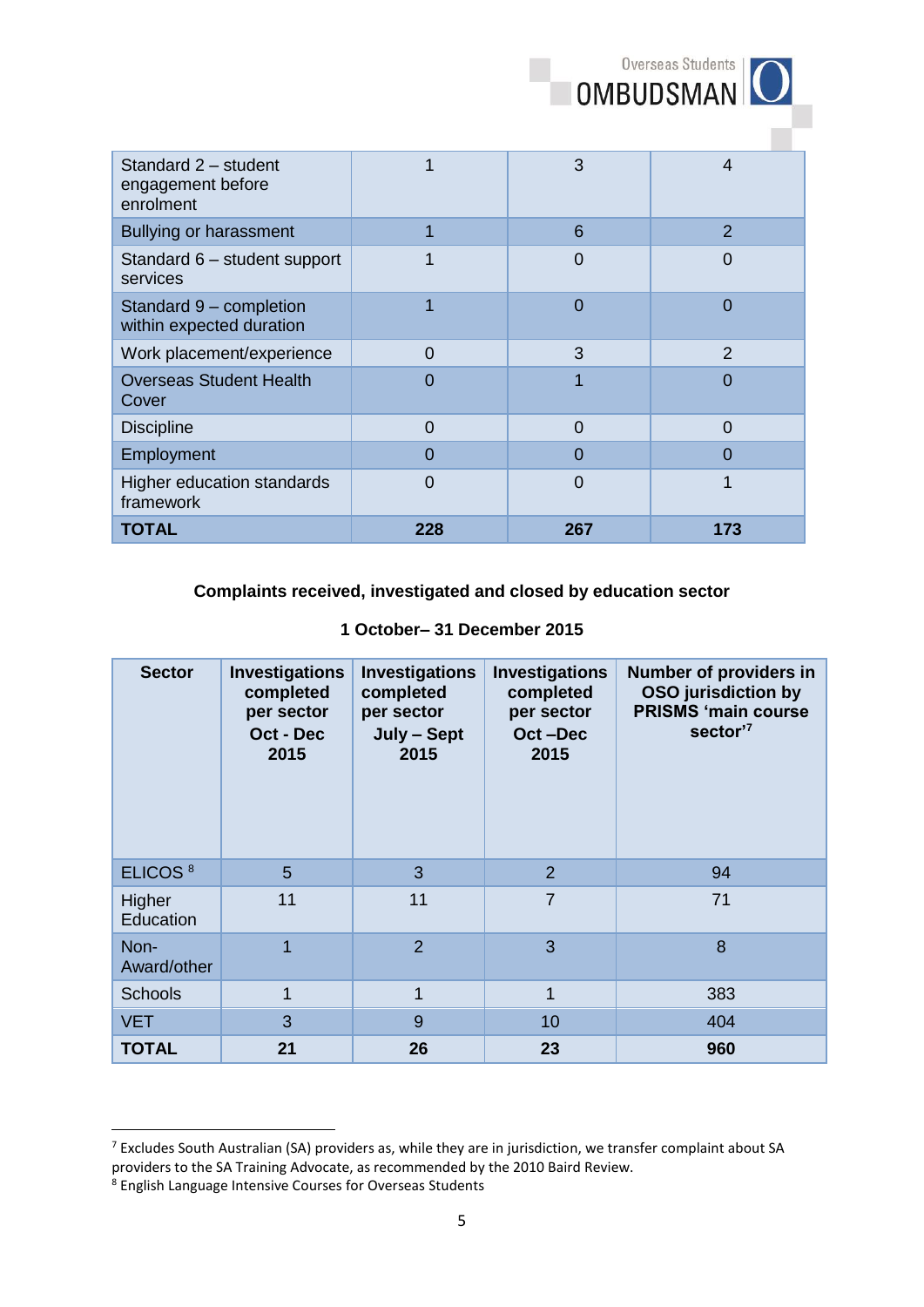

# **Issues investigated and closed – ELICOS**

11 complaints with 13 issues

| <b>Issue</b>                                                     | <b>Number of issues</b> |
|------------------------------------------------------------------|-------------------------|
| <b>Standard 11 Monitoring attendance</b>                         | b                       |
| <b>Standard 3 Formalisation of enrolment (Written agreement)</b> |                         |
| <b>Standard 8 Provider complaints and appeals processes</b>      |                         |
| <b>Standard 7 Transfer between providers</b>                     |                         |
| <b>Total</b>                                                     | 13                      |

#### **Issues investigated and closed – Higher Education**

27 complaints with 32 issues

| <b>Issues</b>                                                    | <b>Number of issues</b> |
|------------------------------------------------------------------|-------------------------|
| <b>Standard 10 Monitoring course progress</b>                    | 8                       |
| <b>Standard 11 Monitoring attendance</b>                         | 5                       |
| <b>Standard 7 Transfer between providers</b>                     | 5                       |
| <b>Standard 3 Formalisation of enrolment (Written agreement)</b> | 4                       |
| Standard 13 Deferring, suspending or cancelling the student's    | 4                       |
| enrolment                                                        |                         |
| <b>Standard 8 Provider complaints and appeals processes</b>      |                         |
| <b>Grades and assessment</b>                                     |                         |
| <b>Discipline</b>                                                |                         |
| <b>Bullying or harassment</b>                                    |                         |
| <b>Academic transcript</b>                                       |                         |
| <b>Total</b>                                                     | 32                      |

#### **Issues investigated and closed – VET Sector**

15 complaints with 18 issues

| <i><b>Issues</b></i>                                                       | <b>Number of issues</b> |
|----------------------------------------------------------------------------|-------------------------|
| <b>Standard 10 Monitoring course progress</b>                              | b                       |
| <b>Standard 11 Monitoring attendance</b>                                   | 3                       |
| Standard 13 Deferring, suspending or cancelling the student's<br>enrolment |                         |
| <b>Standard 3 Formalisation of enrolment (Written agreement)</b>           |                         |
| <b>Standard 7 Transfer between providers</b>                               |                         |
| <b>Standard 8 Provider complaints and appeals processes</b>                |                         |
| <b>Total</b>                                                               |                         |

#### **Issues investigated and closed – Schools**

3 schools complaint investigated 6 issues

| <b>Issues</b>                                 | <b>Number of issues</b> |
|-----------------------------------------------|-------------------------|
| <b>Standard 10 Monitoring course progress</b> |                         |
| <b>Standard 11 Monitoring attendance</b>      |                         |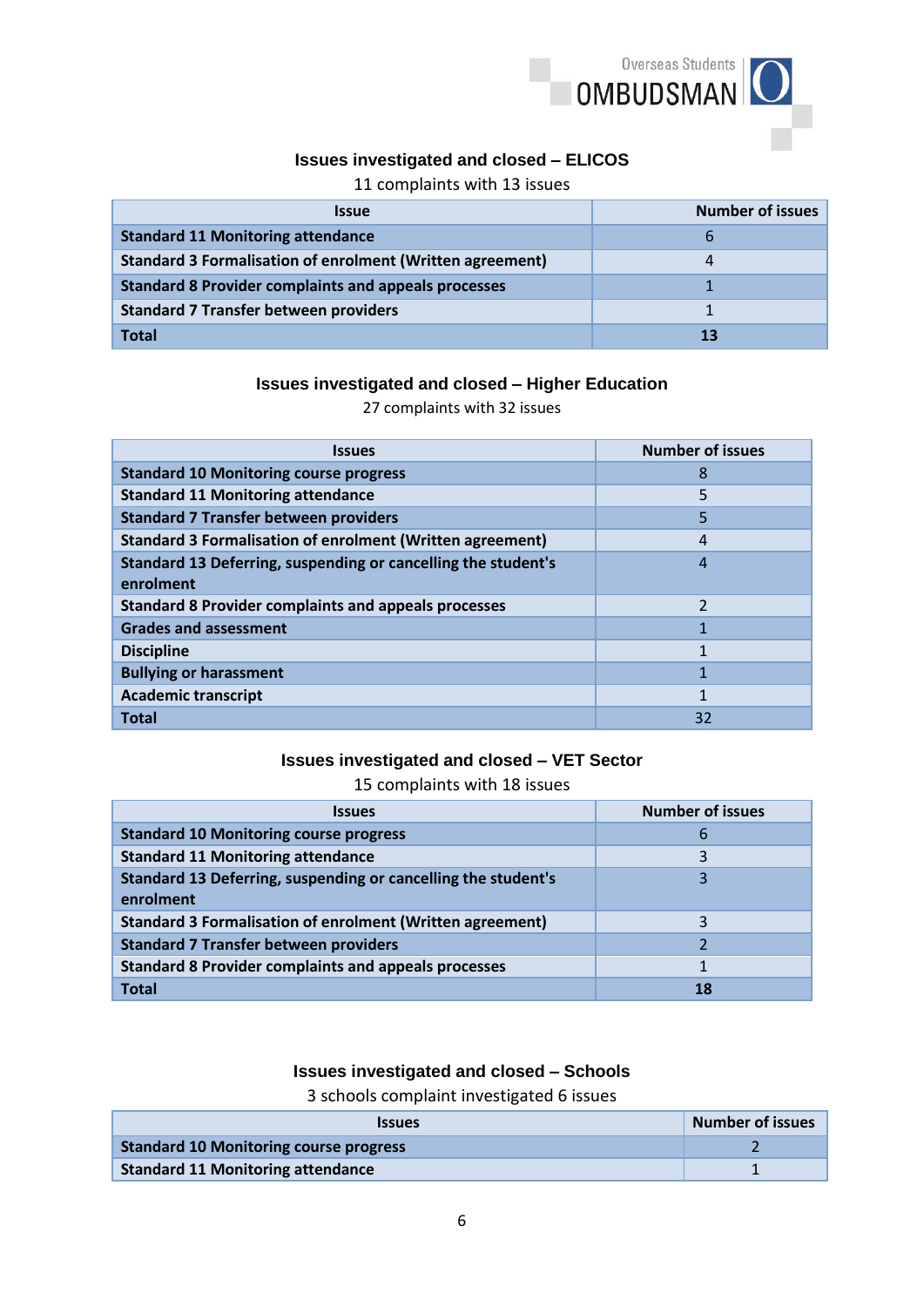| <b>OMBUDSMAN</b>                                                        | Overseas Students |
|-------------------------------------------------------------------------|-------------------|
| Standard 13 Deferring, suspending or cancelling the student's enrolment |                   |
| <b>Standard 7 Transfer between registered providers</b>                 |                   |
| <b>Standard 5 Younger students</b>                                      |                   |
| <b>Total</b>                                                            | 6                 |

# **Issues investigated and closed – Non-award**

2 non-award complaints with 2 issues

| <b>Row Labels</b>                                                | Count of Issue Level 1 |
|------------------------------------------------------------------|------------------------|
| <b>Standard 11 Monitoring attendance</b>                         |                        |
| <b>Standard 3 Formalisation of enrolment (Written agreement)</b> |                        |
| <b>Grand Total</b>                                               |                        |

# **Complaints received by state/territory**

| State/<br><b>Territory</b>                | Number of<br>complaints<br>received<br>Oct - Dec<br>2015<br>quarter | <b>Number of</b><br>complaints<br>received<br>July - Sept<br>2015<br>quarter | Number of<br>complaints<br>received<br>April-<br><b>June 2015</b><br>quarter | Number of<br>complaints<br>received<br>$Jan -$<br><b>March</b><br>2015<br>quarter | <b>Number of</b><br><b>CRICOS</b><br>registered<br>providers in<br><b>OSO</b><br>jurisdiction <sup>9</sup> |
|-------------------------------------------|---------------------------------------------------------------------|------------------------------------------------------------------------------|------------------------------------------------------------------------------|-----------------------------------------------------------------------------------|------------------------------------------------------------------------------------------------------------|
| <b>New South</b><br><b>Wales</b>          | 89                                                                  | 90                                                                           | 70                                                                           | 69                                                                                | 261                                                                                                        |
| Victoria                                  | 65                                                                  | 76                                                                           | 58                                                                           | 74                                                                                | 243                                                                                                        |
| Queensland                                | 32                                                                  | 35                                                                           | 21                                                                           | 9                                                                                 | 238                                                                                                        |
| Western<br>Australia                      | 16                                                                  | 20                                                                           | 18                                                                           | 9                                                                                 | 82                                                                                                         |
| Australian<br>Capital<br><b>Territory</b> | $\overline{2}$                                                      | $\overline{0}$                                                               | 3                                                                            | $\overline{2}$                                                                    | 12                                                                                                         |
| South Australia                           | $\overline{2}$                                                      | 3                                                                            | $\overline{2}$                                                               | 3                                                                                 | 4810                                                                                                       |
| <b>Northern</b><br><b>Territory</b>       | $\overline{2}$                                                      | $\overline{0}$                                                               | $\overline{1}$                                                               | $\overline{0}$                                                                    | 5                                                                                                          |
| <b>National</b>                           | 5                                                                   | 6                                                                            | $\overline{0}$                                                               | $\overline{0}$                                                                    | 32                                                                                                         |
| Tasmania                                  | 0                                                                   | $\overline{0}$                                                               | $\overline{0}$                                                               | $\overline{0}$                                                                    | 9                                                                                                          |
| <b>Total</b>                              | 213                                                                 | 230                                                                          | 173                                                                          | 161                                                                               | 960                                                                                                        |

 9 From PRISMS data 14 January 2015

<sup>10</sup> SA providers are within our jurisdiction, however, we transfer complaints about SA providers to the SA Training Advocate, as recommended by the 2010 Baird Review.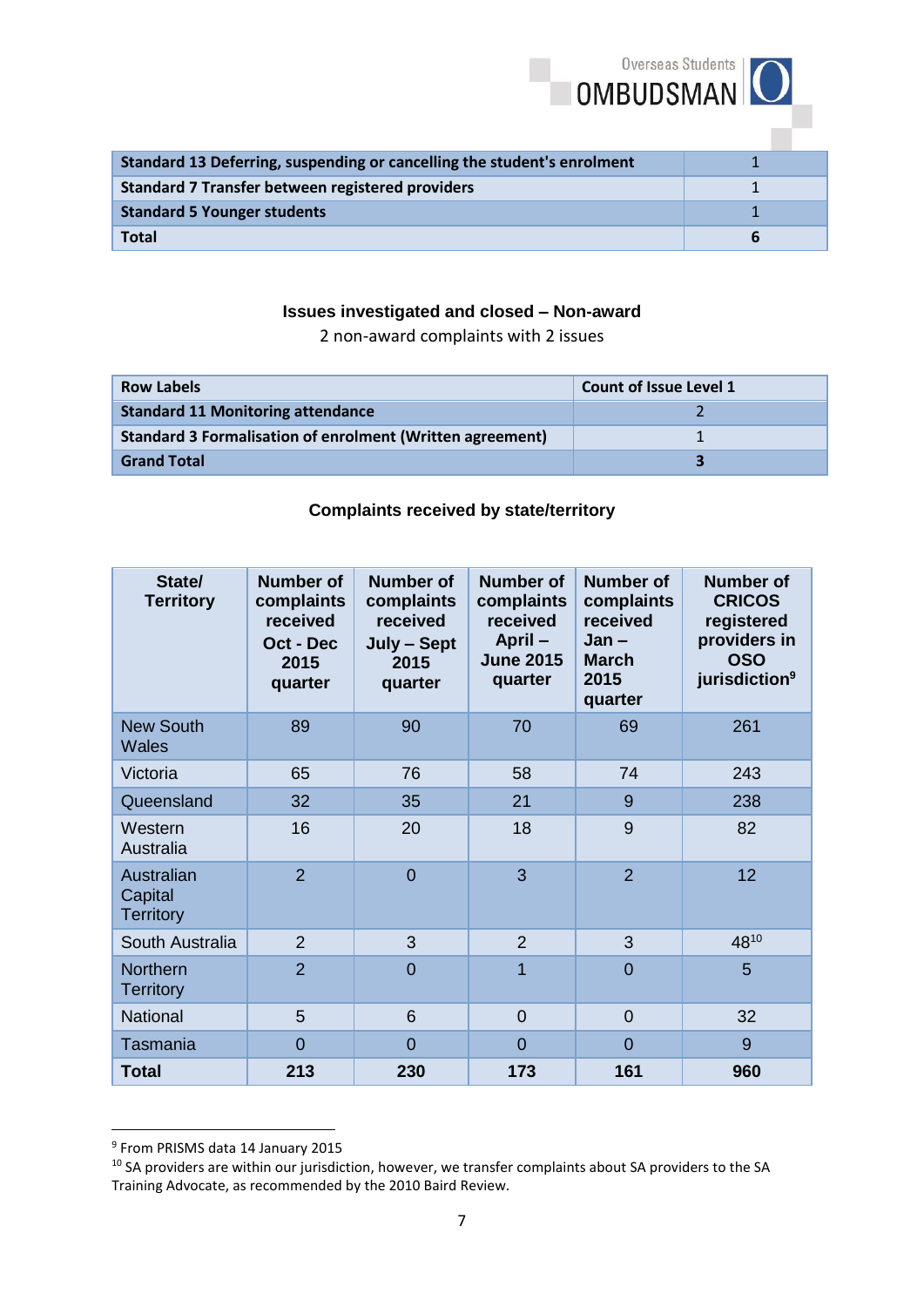

## **Complaints transferred by the OSO to another authority**

Under s 19ZK of the *Ombudsman Act 1976*, the OSO must transfer a complaint to another statutory complaint handler if it could be more effectively dealt with by that complaint handler.

The OSO transfers complaints about the quality of the education provider's teaching, staff or facilities to an appropriate regulator such as the Australian Skills Quality Authority (ASQA). The OSO transfers complaints about provider defaults and provider refunds in visa refusal cases to the Tuition Protection Service (TPS).

| <b>Authority</b>                                                | <b>Number</b><br>transferred<br>Oct - Dec<br>2015<br>quarter | <b>Number</b><br>transferred<br>July-Sept 2015<br>quarter | <b>Number</b><br>transferred<br><b>April - June</b><br>2015 quarter | <b>Number</b><br>transferred<br>Jan - March<br>2015<br>quarter |
|-----------------------------------------------------------------|--------------------------------------------------------------|-----------------------------------------------------------|---------------------------------------------------------------------|----------------------------------------------------------------|
| <b>Australian Skills Quality</b><br><b>Authority</b>            | 6                                                            | 7                                                         | 9                                                                   | 1                                                              |
| <b>Tuition Protection</b><br>Service                            | 9                                                            | $\overline{7}$                                            | $\overline{7}$                                                      | 9                                                              |
| South Australian<br><b>Training Advocate</b>                    | 3                                                            | $\overline{4}$                                            | 3                                                                   | $\overline{0}$                                                 |
| <b>Tertiary Education</b><br><b>Quality Standards</b><br>Agency | $\Omega$                                                     | $\Omega$                                                  | $\mathbf 1$                                                         | $\overline{0}$                                                 |
| <b>Total</b>                                                    | 18                                                           | 20                                                        | 19                                                                  | 10                                                             |

### **Complaint issues transferred under s 19ZK to another authority**

The OSO may also make disclosures under s 35A of the Act to regulatory bodies or public authorities where it is in the public interest to do so. The OSO made no disclosures during the quarter.

#### **Provider advice and training in best practice complaint handling**

The OSO provides training to providers about best practice handling of overseas student complaints. In this quarter we:

- delivered a training webinar through the Australian Council of Private Education and Training (ACPET) on best practice complaints handling
- published a provider e-newsletter with articles on complaint trends and issues and highlighting the role of the ESOS hotline in providing ESOS policy advice.

### **Outreach and engagement activities**

In this quarter, the OSO:

- presented at the Australian International Education Conference (AIEC) in Adelaide
- presented at the International Student Advisor Network Australia (ISANA) conference in Melbourne.